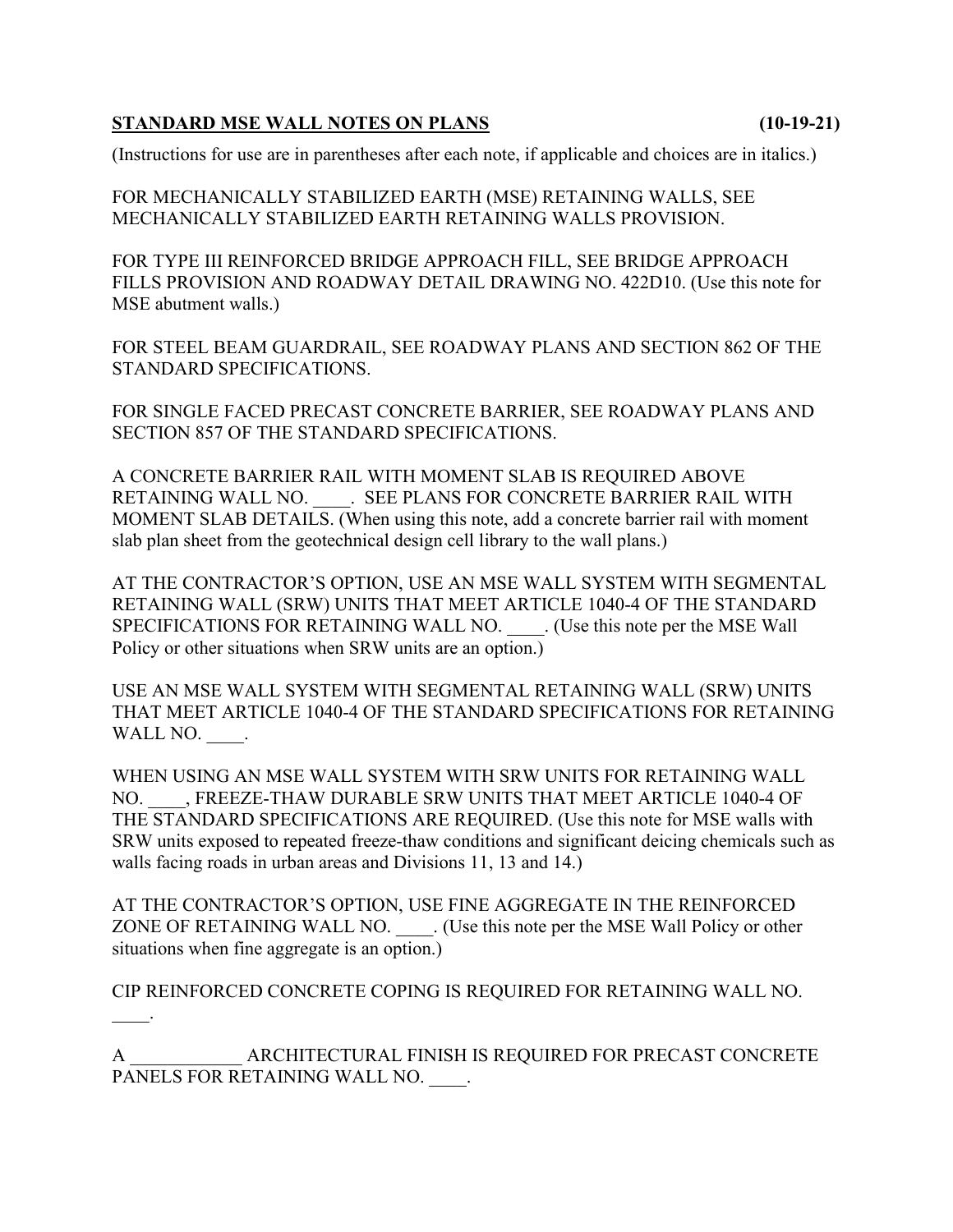USE SRW UNITS WITH A \_\_\_\_\_\_\_\_\_\_\_\_ FACE FOR RETAINING WALL NO. \_\_\_\_.

USE SRW UNITS WITH A \_\_\_\_\_\_\_\_\_\_\_\_ COLOR FOR RETAINING WALL NO. \_\_\_\_.

A SEPARATION GEOTEXTILE *IS or IS NOT* REQUIRED AT THE BACK OF THE REINFORCED ZONE FOR RETAINING WALL NO. (Separation geotextile is typically required for MSE abutment walls.)

A DRAIN *IS or IS NOT* REQUIRED FOR RETAINING WALL NO. (Drain is typically required for MSE abutment walls.)

PILE SLEEVES ARE REQUIRED AROUND PILES FOR END BENT NO. LOCATED AT STATION (Use this note for MSE abutment walls when pile sleeves are required to reduce the downdrag load on piles from the aggregate in the reinforced zone. When using this note, add an MSE abutment wall typical with pile sleeves from the geotechnical design cell library to the wall plans.)

BEFORE BEGINNING MSE WALL DESIGN FOR RETAINING WALL NO. , SURVEY WALL LOCATION AND SUBMIT A REVISED WALL PROFILE VIEW (WALL ENVELOPE) FOR REVIEW. DO NOT START WALL DESIGN OR CONSTRUCTION UNTIL THE REVISED WALL ENVELOPE IS ACCEPTED.

DESIGN RETAINING WALL NO. \_\_\_\_ FOR THE FOLLOWING:

- 1) DESIGN HEIGHT  $(H)$  = WALL HEIGHT + WALL EMBEDMENT
- 2) DESIGN LIFE = *75 or 100* YEARS
- 3) MAXIMUM FACTORED VERTICAL PRESSURE ON FOUNDATION MATERIAL = \_\_\_\_ PSF
- 4) MINIMUM REINFORCEMENT LENGTH  $(L)$  =  $\quad$  H OR  $\quad$  FT, WHICHEVER IS LONGER
- 5) MINIMUM WALL EMBEDMENT ELEVATION =  $FT$
- 6) REINFORCED ZONE AGGREGATE PARAMETERS:

| AGGREGATE TYPE* | <b>UNIT WEIGHT</b> | <b>FRICTION ANGLE</b> | <b>COHESION</b> |
|-----------------|--------------------|-----------------------|-----------------|
|                 | $(\nu)$            | (ф)                   | (c)             |
|                 | <b>PCF</b>         | <b>DEGREES</b>        | PSF             |
| <b>COARSE</b>   | 110                | 38                    |                 |
| <b>FINE</b>     | 115                | 34                    |                 |

\*SEE MSE RETAINING WALLS PROVISION FOR COARSE AND FINE AGGREGATE MATERIAL REQUIREMENTS.

## 7) IN-SITU ASSUMED MATERIAL PARAMETERS:

| MATERIAL TYPE     | <b>UNIT WEIGHT</b> | <b>FRICTION ANGLE</b> | <b>COHESION</b> |
|-------------------|--------------------|-----------------------|-----------------|
|                   | 'ν)                | (ф)                   | (c)             |
|                   | <b>PCF</b>         | <b>DEGREES</b>        | PSF             |
| <b>RETAINED</b>   |                    |                       |                 |
| <b>FOUNDATION</b> |                    |                       |                 |

(Use 100-year design life for MSE walls supporting or adjacent to structures not owned by the Department or walls for routes or bridges (abutment walls) classified as Regional Tier facilities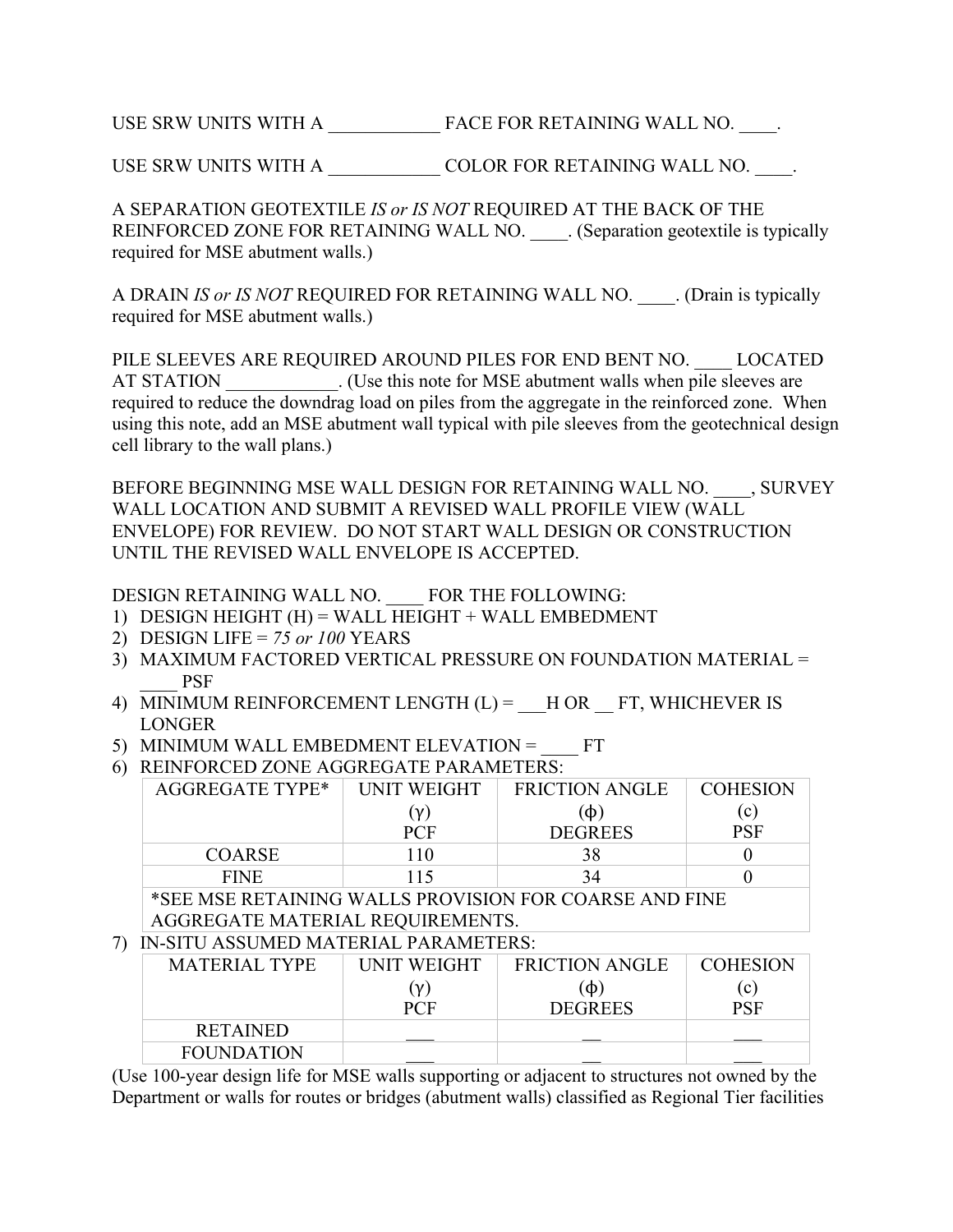or higher per the North Carolina Multimodal Investment Network (NCMIN). Use 75-year design life for all other MSE walls. Modify No. 3 through 7 as necessary for variable wall heights and conditions. No. 4 and 5 are optional. Use No. 4 when more than the minimum reinforcement length of 0.7H or 6 ft is necessary such as for global stability. Use No. 5 when more than the minimum embedment in accordance with the provision is necessary such as MSE walls subject to scour. Replace "ELEVATION" with "DEPTH" in No. 5 to require a constant embedment depth below the bottom of wall elevation instead of a fixed top of leveling pad elevation. Delete second row from table in No. 6 when fine aggregate is not an option.)

THE WALL SITE FOR RETAINING WALL NO. LOCATED AT END BENT NO. IS CLASSIFIED AS AASHTO SITE CLASS E. (This note is only required for abutments walls at wall sites with AASHTO Site Class E as determined from the load request memo for the bridge. Do not use this note for roadway walls or any wall at a wall site with AASHTO Site Class A through D.)

THE MINIMUM WALL EMBEDMENT ELEVATION FOR RETAINING WALL NO. INCLUDES EMBEDMENT FOR SCOUR.

DESIGN RETAINING WALL NO. FOR A LIVE LOAD (TRAFFIC) SURCHARGE.

DESIGN RETAINING WALL NO. \_\_\_\_ FOR THE *POINT, LINE or STRIP* SURCHARGE LOAD SHOWN.

DESIGN RETAINING WALL NO. FOR A PIPE EXTENDING THROUGH THE WALL AS SHOWN. VERIFY PIPE LOCATION AND ELEVATION BEFORE BEGINNING MSE WALL DESIGN OR CONSTRUCTION.

DESIGN REINFORCEMENT CONNECTED TO END BENT CAPS FOR FACTORED LOAD AND LENGTH OF REINFORCEMENT IN ACTIVE ZONE (La) SHOWN. CAST REINFORCEMENT OR CONNECTORS INTO CAP BACKWALL FOR END BENT NO. LOCATED AT STATION . MAINTAIN A CLEARANCE OF AT LEAST 3" BETWEEN REINFORCEMENT OR CONNECTORS AND REINFORCING STEEL IN CAP.

FOUNDATIONS FOR *SIGNS, LIGHTING or SIGNALS* WILL BE LOCATED BEHIND RETAINING WALL NO. \_\_\_\_ AND *WILL or MAY* INTERFERE WITH REINFORCEMENT. BEFORE BEGINNING MSE WALL CONSTRUCTION, SUBMIT PROPOSED CONSTRUCTION METHODS FOR THESE FOUNDATIONS FOR APPROVAL.

EXISTING OR FUTURE OBSTRUCTIONS SUCH AS FOUNDATIONS, GUARDRAIL, FENCE OR HANDRAIL POSTS, PAVEMENTS, PIPES, INLETS OR UTILITIES *WILL or MAY* INTERFERE WITH REINFORCEMENT FOR RETAINING WALL NO.

FOUNDATIONS FOR END BENT NO. \_\_\_\_ LOCATED AT STATION \_\_\_\_\_\_\_\_\_\_\_\_ *WILL or MAY* INTERFERE WITH REINFORCEMENT FOR RETAINING WALL NO. \_\_\_\_\_. SEE "FOUNDATION LAYOUT" SHEET FOR FOUNDATION LOCATIONS.